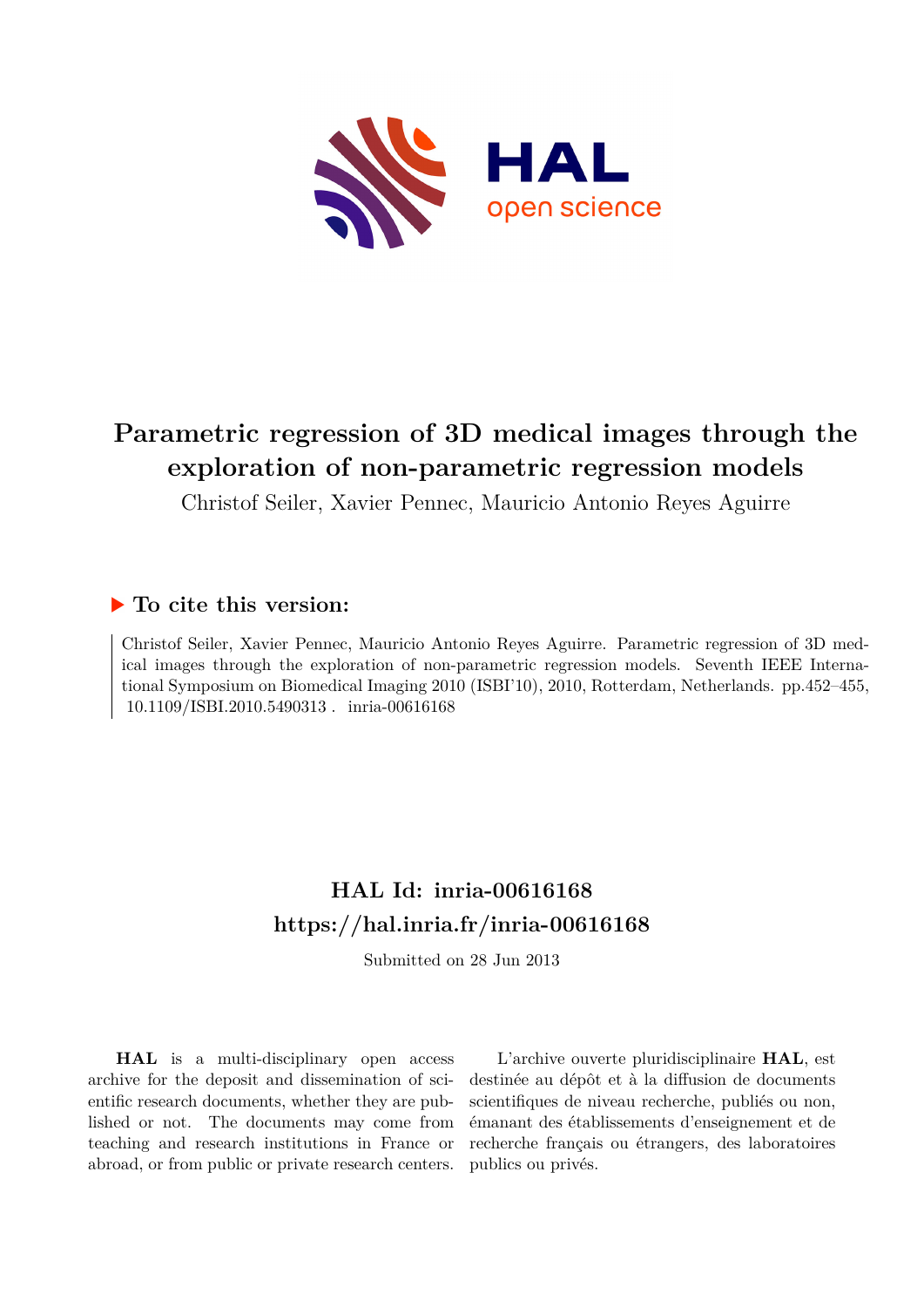# PARAMETRIC REGRESSION OF 3D MEDICAL IMAGES THROUGH THE EXPLORATION OF NON-PARAMETRIC REGRESSION MODELS

*Christof Seiler*<sup>1</sup> *, Xavier Pennec*<sup>2</sup> *and Mauricio Reyes*<sup>1</sup>

<sup>1</sup>University of Bern, ISTB, Bern, Switzerland 2 INRIA Sophia, Asclepios Team, Sophia Antipolis, France

# ABSTRACT

Currently there is an increase usage of CT-based bone diagnosis because low-radiation and cost-effective 2D imaging modalities do not provide the necessary 3D information for bone diagnosis. The fundamental objective of our work is to build a model connecting 2D X-ray information to 3D CT information through regression. As a first step we propose an univariate non-parametric regression on individual predictor variables to explore the non-linearity of the data. To later combine these univariate models we then replace them with parametric models. We examine two predictors, shaft length and caput collum diaphysis angle on a database of 182 CT images of femurs. We show that for each predictor it is possible to describe 99% of the variance through a simple up to second order parametric model. These findings will allow us to extend to the multivariate case in the future.

*Index Terms*— Non-Parametric Regression, Parametric Regression, Log-Euclidean Framework, Diffeomorphic Deformations, Femur

# 1. INTRODUCTION

Up to now, 3D bone anatomy has been generated from X-ray images using computational tools. However these tools have focused only on 3D bone shape reconstruction while little attention has been given to 3D reconstruction of bone mineral density, which is important in analysis of bone fragility, orthopedic surgery, orthopedic implant design, etc. We hypothesize that full 3D bone anatomy (i.e. bone shape and bone mineral density) for X-ray based diagnosis can be achieved through development of computational and statistical tools, making use of vast amount of femur CT images.

The fundamental objective is to perform multivariate regression on the anatomy of bones. As predictors, the regression model uses patient-specific metadata (e.g. age, weight, body mass index, etc.), and image features extracted from patient radiographs. The variables to predict are patient-specific 3D CT images of bones. As a first step, in this paper we propose univariate parametric regression models based on the exploration of non-parametric regression results for femur bones on a selected subset of clinically meaningful morphological parameters: Femoral shaft length depicted in Fig. 1 (a,b) and caput collum diaphysis (CCD) angle in Fig. 1 (c).



Fig. 1: (a) Starting point of shaft length morphological parameter at the greater trochanter. (b) End point between condyles. (c) CCD angle.

Currently in medical image regression, parametric (e.g. [1, 2, 3]) and non-parametric (e.g. [4]) approaches have been employed.

- On one hand, parametric-based approaches can be utilized for multivariate regression without encountering the curse of dimensionality problem, but its use preimposes a statistical structure on the data.
- On the other hand, non-parametric approaches do not impose a certain structure, but they suffer from the curse of dimensionality when trying to optimize for hyper-parameters in high-dimensional spaces. However, provided low-dimension subspaces can be found, efficient optimization could be performed. Nevertheless, this is still an open research question [5, 6].

Therefore, we selectively combine these two approaches to solve the problem in a low-dimensional space, without preimposing a statistical data structure. For this goal we propose a two-step approach. First, we explore the data structure through univariate non-parametric regression. This step enforces no assumptions on the data structure while avoiding the curse of dimensionality problem. Second, we parametrize the explored structures.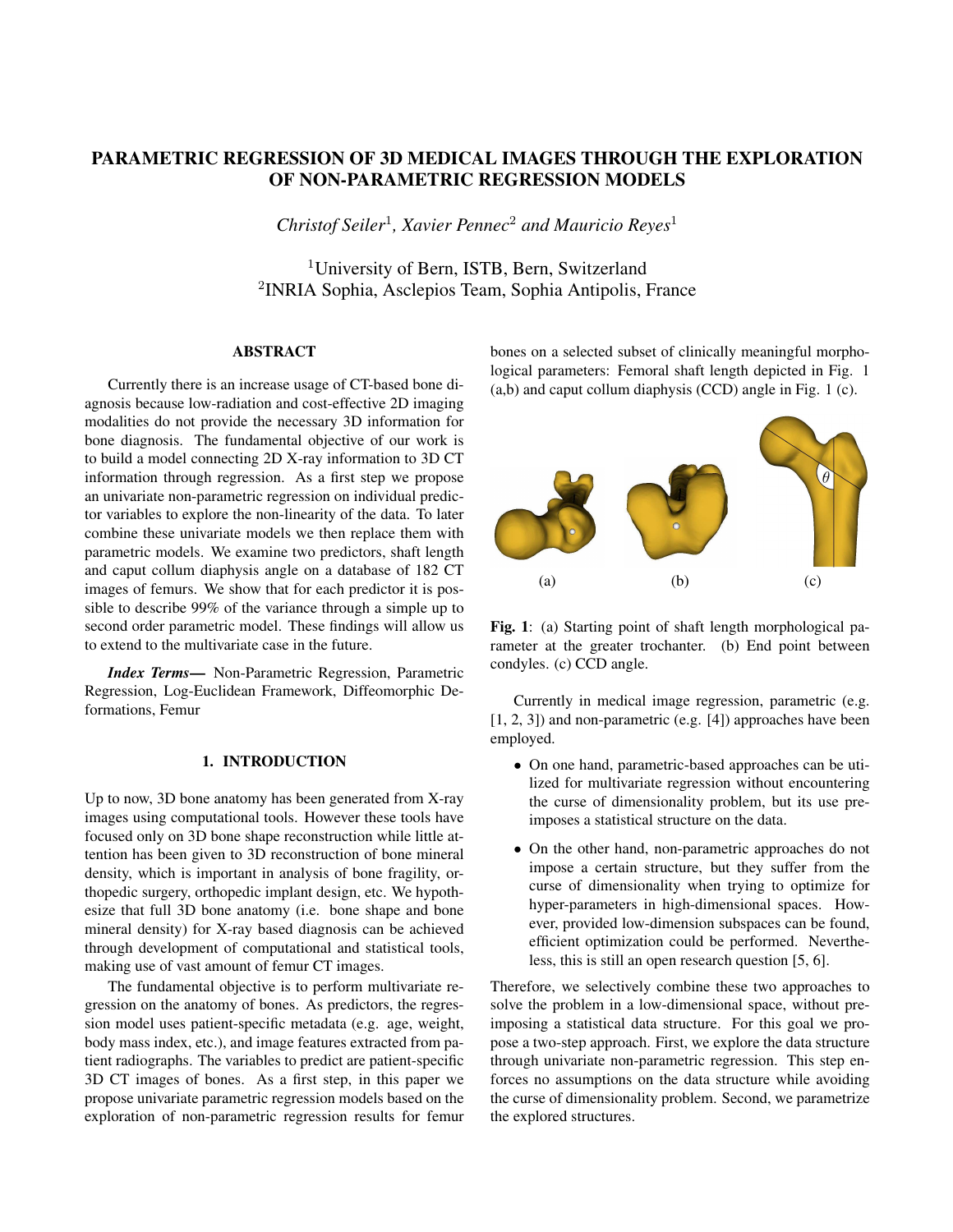In [4] the authors showed kernel regression formulated with Fréchet weighted means to take into account the non-Euclidean nature of diffeomorphisms endowed with a right invariant metric (LDDMM) and applied it to images of the brain. In contrast, in this work we formulate kernel regression in an Euclidean way in a Log-Euclidean framework. This simplifies and speeds-up the process significantly while still taking into account a large part of the non-Euclidean nature of the manifold-valued data. Furthermore, this simplification allows for other computations that are out of reach to LDDMM, such as determining the optimal kernel bandwidth through cross-validation. The Log-Euclidean framework uses stationary velocity fields to parametrize a diffeomorphic deformation, whereas in [4] non-stationary velocity fields are used. Although the theory shows that not all diffeomorphic deformation can be reached with stationary velocity fields; there is no indication so far that this affects the anatomical shape analysis in any way.

In the following, we develop the methodology and show results obtained on femur CT images.

## 2. METHODS

The methods description will be divided in five parts: Logdomain registration, Log-Euclidean statistics, non-parametric kernel regression, cross-validation and parametrization of principle component (PC) scores.

#### 2.1. Log-Domain Registration

To setup correspondences between anatomical images, a set of images are registered to a reference. We use the novel symmetric diffeomorphic registration approach described in [7]. What is new in this registration framework is the efficient optimization in the log-domain. As a consequence, the results of the registration are so-called stationary velocity fields. These velocity fields can be looked at as generators for diffeomorphic deformations through the group exponential map that can be very efficiently computed using the scaling and squaring method [8].

#### 2.2. Log-Euclidean Statistics

Applying the Log-Euclidean framework [8] on these fields allows us to compute statistics, e.g. averages, and still preserve diffeomorphism. In the Log-Euclidean framework, velocity fields are regular elements in a vector space; this allows us to use simple Euclidean statistics instead of more complex non-linear techniques, which we needed when working in the LDDMM space of diffeomorphic transformations. To map resulting velocity fields into diffeomorphic transformations the exponential is calculated. To go from diffeomorphic transformation back to velocity fields, a logarithmic mapping is performed. However, in many cases the intrinsic parametrization

of the transformation by its log in the log-domain registration allows to avoid this numerically unstable step. For a detailed survey of the methodology we refer to [9].

#### 2.3. Non-Parametric Kernel Regression

We use a kernel regression method to compute the deformation of the template that best predicts the images based on prediction variables  $x$ , in our case shaft length and CCD angle. Our kernel regression function is

$$
\hat{m}_{\sigma}(x) = \exp\left(\frac{\sum_{i=1}^{N} K_{\sigma}(x - x_i)v_i}{\sum_{i=1}^{N} K_{\sigma}(x - x_i)}\right),\tag{1}
$$

where N,  $x_i$ ,  $K_{\sigma}$ , exp and  $v_i$  are the total number of images, shaft length or CCD angle for image  $i$ , a Gaussian kernel function with  $\sigma$  bandwidth, the mapping from velocity fields to diffeomorphic deformations and the  $i^{th}$  velocity field, respectively.

#### 2.4. Cross-Validation

The quality of kernel regression methods strongly depends on the selection of bandwidth parameters. To select a bandwidth parameter we apply cross-validation with penalty functions. The penalty and corresponding weighting functions penalize very small bandwidth values. Bandwidth values equal to zero are not interesting because they are just a nearest neighbor interpolation of the data. In our case we solve the following minimization problem:

$$
\hat{\sigma} = \underset{\sigma \in \mathbb{R}}{\operatorname{argmin}} \sum_{i=1}^{N} ||\log(\hat{m}_{\sigma}(x_i)) - v_i||^2 \Xi(W_{\sigma,i}(x_i)), \quad (2)
$$

where N, log,  $\sigma$ ,  $\Xi$  are total number of images, mapping from diffeomorphic deformations to velocity fields, bandwidth and penalty function, respectively, and  $W_{\sigma,i}(x_i)$  =  $K_1(0)/\sum_{j=1}^N K_1(\sigma^{-1}(x_i - x_j))$  is the weighting function. For details we refer to [10]. By solving this optimization problem we obtain a kernel bandwidth greater than zero which minimizes the regression function's prediction error for all images N.

#### 2.5. Parametrization of Univariate Kernel Regression

To parametrize the non-linear regression function that we have established via kernel regression, the regressed velocity fields are reduced in dimension using principle component analysis (PCA). The data points are then projected onto a low-dimensional space covering 99% of the variance and evaluated for possible parametrization. In all cases that we have observed so far it is possible to fit a polynomial to each PC. The procedure can be summarized as follows:

1. Regress velocity fields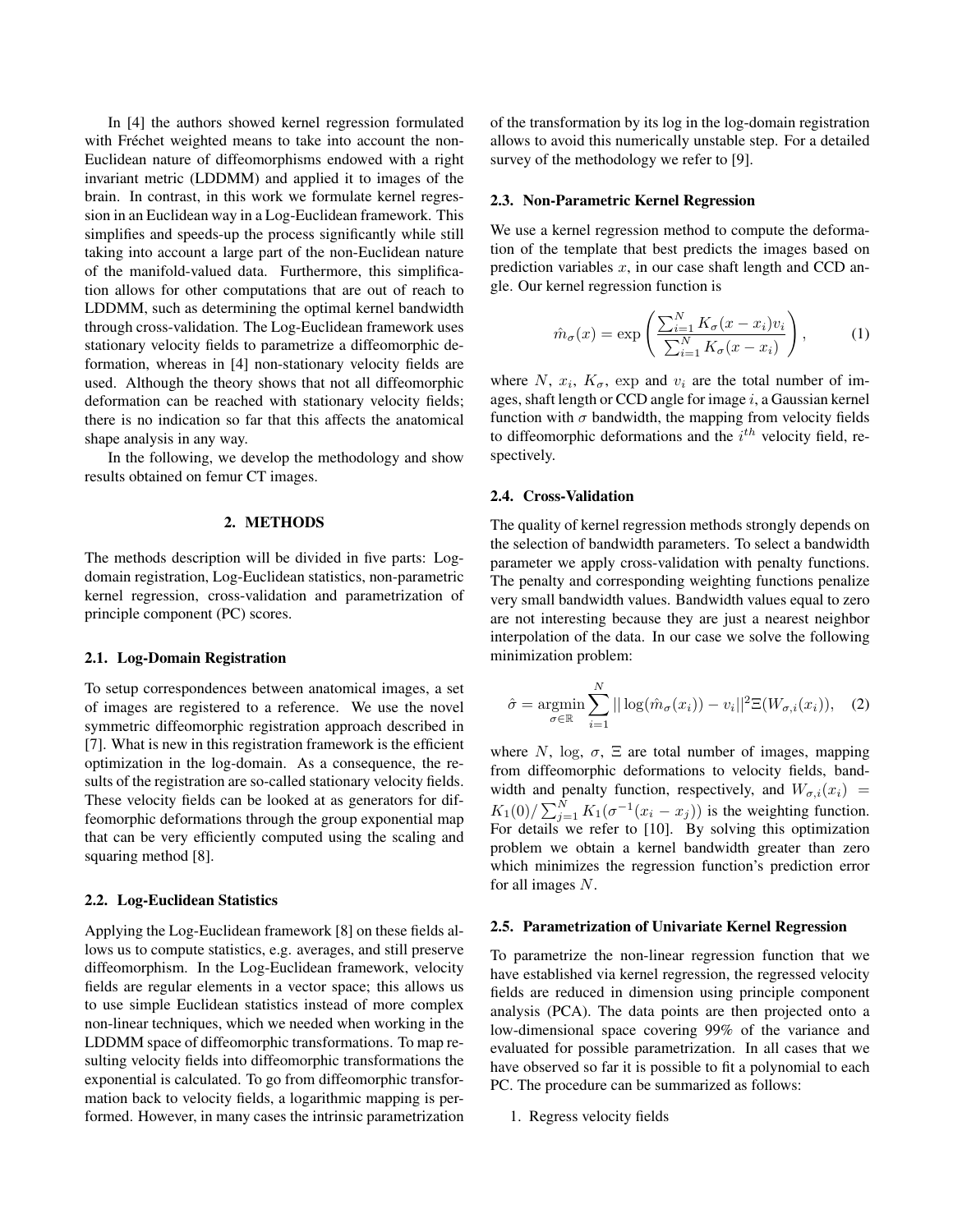- 2. PCA on regressed velocity fields
- 3. Plot scores for each PC
- 4. Fit parametric function to each score plot

The new parameterized regression model is then:

$$
\hat{m}(x) = \exp\left(\mu + \sum_{i=1}^{M} p_i(x) z_i\right),\tag{3}
$$

where  $\mu$  is the mean regressed velocity field,  $p_i(\cdot)$  is the *ith* polynomial function representing ith PC scores, z are PCs and M the number of PCs describing 99% of the variance.

Regression is done on 50 predictor values drawn from a normal distribution we obtained on the original data. This way we avoid conducting PCA on the original data and still get a reasonable representation of the original data structure.

## 3. RESULTS

Considering generalized cross-validation (GCV),  $\Xi(u)$  =  $(1 - u)^{-2}$ , as the penalty function in (2) we obtain 2.1 for shaft length and 1.6 for CCD angle. With these bandwidth values, prediction is performed on a dataset of 182 left femur CT images.

To validate the results, 50 velocity fields were predicted with prediction values drawn from the normal distribution of the original data. Then the exponential was taken of these fields and the shaft length and CCD angle were measured in the exponentiated fields.

#### 3.1. Shaft Length Regression

To find the best parametric model, different polynomials were evaluated. Our evaluation showed that the best fit is linear for all PCs. In Fig. 2 the score plots are depicted and in Tab. 1 four different parametrization and the root mean square (RMS) prediction error are listed. Parametric model 4 performs similar to the non-parametric model.

In Fig. 3 the prediction values are compared in a more qualitative manner.

|                | PC <sub>1</sub> |  | PC <sub>2</sub> PC <sub>3</sub> RM <sub>S</sub> [mm] |
|----------------|-----------------|--|------------------------------------------------------|
| Parametric 1   |                 |  | 1.37                                                 |
| Parametric 2   |                 |  | 2.26                                                 |
| Parametric 3   |                 |  | 0.97                                                 |
| Parametric 4   |                 |  | 0.83                                                 |
| Non-parametric |                 |  | ) 84                                                 |

Table 1: Shaft length parametrization comparison. PCn columns show the order of the polynomial fit used for the corresponding PC.



Fig. 2: Score values for the first three PCs.



Fig. 3: Comparison of parametric and non-parametric regression results for shaft length.

#### 3.2. Caput Collum Diaphysis Angle Regression

Similar to the shaft length low order polynomial give better prediction results. The best prediction results are reached using a linear parametrization for the first PC and quadratic for the second (Tab. 2). This parametric model even outperforms the non-parametric model. See Figs. 4 and 5 for score and prediction error plot.

## 4. DISCUSSION AND CONCLUSIONS

Only three PCs for shaft length and two for CCD angle are needed to describe 99% of the variance in the velocity fields. This fact enables us to evaluate each predictor individually. Surprisingly, in both experiments low order polynomial parameterizations provided the best results. One possible reason for this could be the behavior of polynomials at the boundary data points. In both cases the parametric slightly outperforms the non-parametric model. It seems that the non-parametric